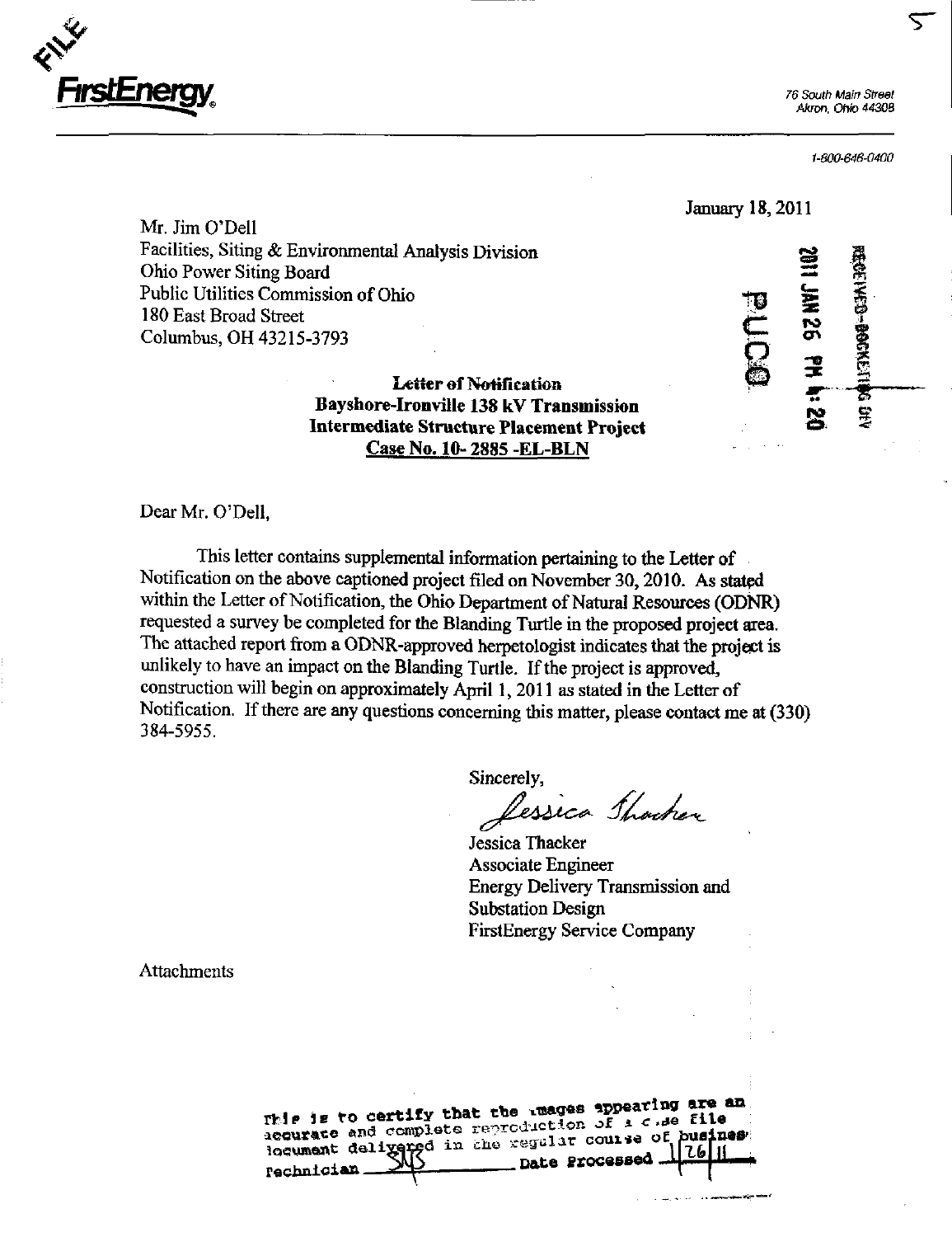

| 1473 County Road 5-2  Delta, Ohio  43515  Phone: 419.376.3441  Fax: 419.533.1092   GregLipps@gmail.com |     |              |
|--------------------------------------------------------------------------------------------------------|-----|--------------|
| 17 January 2011                                                                                        |     | Ě            |
| William R. Beach.                                                                                      |     | 5X<br>13X308 |
| <b>Environmental Department</b><br>First Energy Corp                                                   | まち物 | 곷            |
| 76 S Main St.<br>Akron, OH 44308                                                                       |     |              |

Re: Blanding's Turtle Habitat Assessment for the Bayshore-Ironville transmission pole replacement project in Lucas County, Ohio. j

Dear Mr. Beach:

This letter is in response to your request for an assessment of an area where Blanding's Turtles {Emydoidea blandingii) may occur. The ODNR, Division of Wildlife has requested that an approved herpetologist be consulted to determine whether a survey for this species needs to be conducted. As indicated by you during our phone conversation on December 17, 2010, the project consists of the installation of a single transmission pole in Oregon, Ohio, Lucas County (Figs. 1-2).

The Blanding's Turtle is a moderately sized (<28 cm) freshwater turtle that is most easily identified by its characteristic bright yellow neck. The species ranges throughout the Great Lakes region and westward into Nebraska. In Ohio, the Blanding's Turtle is known only from the Lake Erie drainage, with records extending as far south as four counties inland from Lake Erie. Habitats utilized by the species include lakes, ponds, marshes, bogs, swamps, creeks, ditches, wet prairies, and sloughs. The use of multiple aquatic habitats throughout the year is well documented, and turtles may make long over-land migrations to reach isolated wetlands or travel through ditches and channels. Activity in Ohio usually commences in late March-April and ends in October-November. Nesting activity peaks in early June and may be preceded by long-distance movements of females. to suitable upland nesting sites. Turtles may overwinter in aquatic or terrestrial habitats and may be active during warmer winter days.

## Potential Habitat Determination

A determination of potential habitat was accomplished through a landscape review of the site, using GIS to examine the location of the site in relation to areas of known Blanding's Turtle occurrence, the proximity of the site to adjacent wetlands, and the availability of multiple wetland habitats in the area.

The site consists of an area entirely in row crops. The National Wetland Inventory indicates the closest wetland is over 900 ft. from the center of the site (Fig. 2). Soil at the site is Fulton silty clay loam (FuA) and Latty silty clay (Lc).

As the Blanding's Turtle is an aquatic species, use of agricultural fields are limited to nesting and overland migration between wetlands. The site in question is not located immediately adjacent to any wetlands, therefore it is unlikely that this area would be used for nesting, and the proposed project is not likely to impact Blanding's Turtle nesting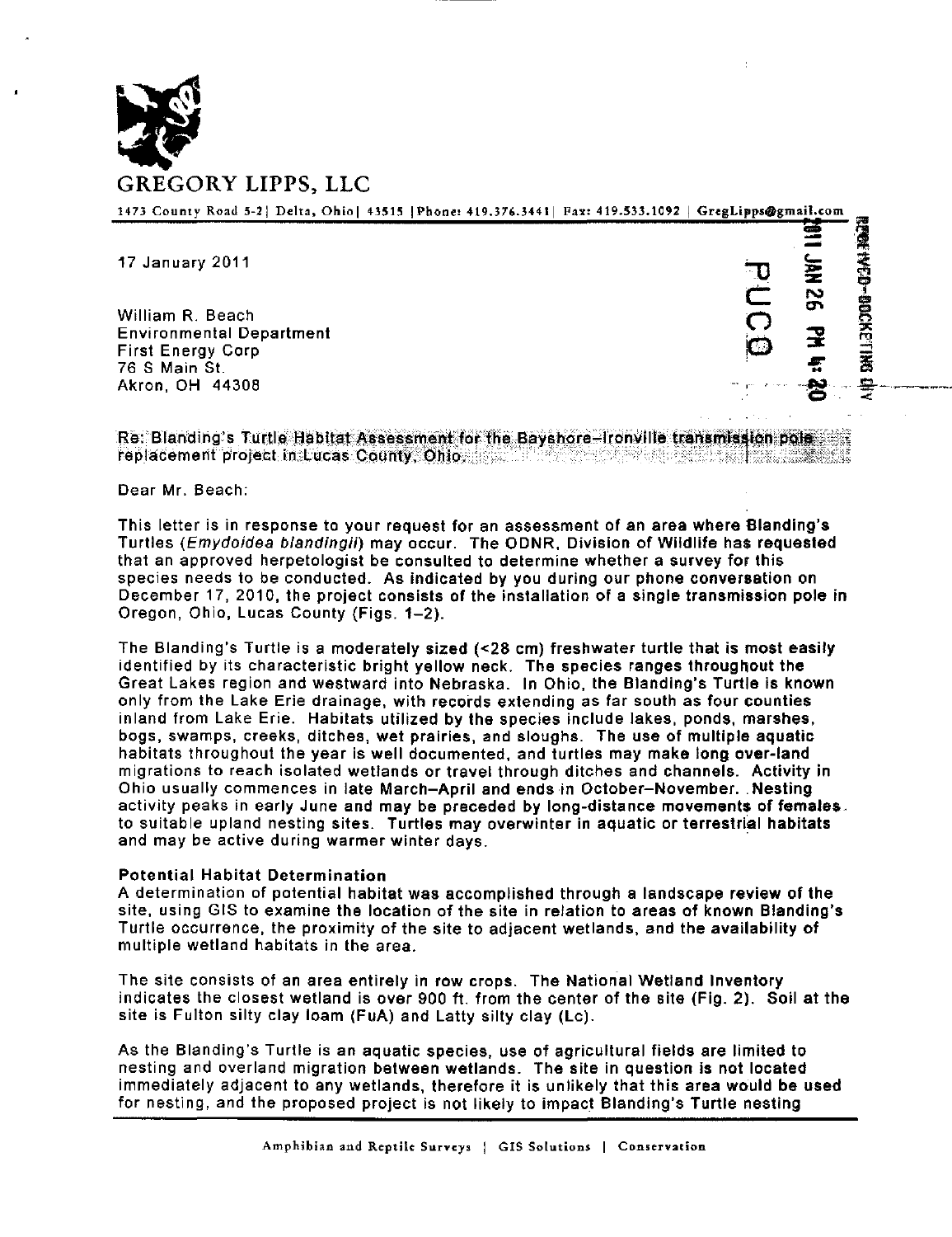habitat. Likewise, the site is not situated where turtles are likely to enter as they move between wetlands. For the reasons stated above, it is my opinion that the proposed project is unlikely to have an impact on Blanding's Turtles. Furthermore, although the species is known to occur in the vicinity of the project, surveys of this site for Blanding's Turtle are not recommended.

I appreciate the opportunity to offer my services to First Energy Corp. Please do not hesitate to contact me by e-mail ([GregLipps@gmail.com\)](mailto:GregLipps@gmail.com) or by phone (419-376-3441) should you have any questions.

Sincerely,

 $\nu$  is a  $\nu$  $\prec$ 

Gregory Lipps, LLC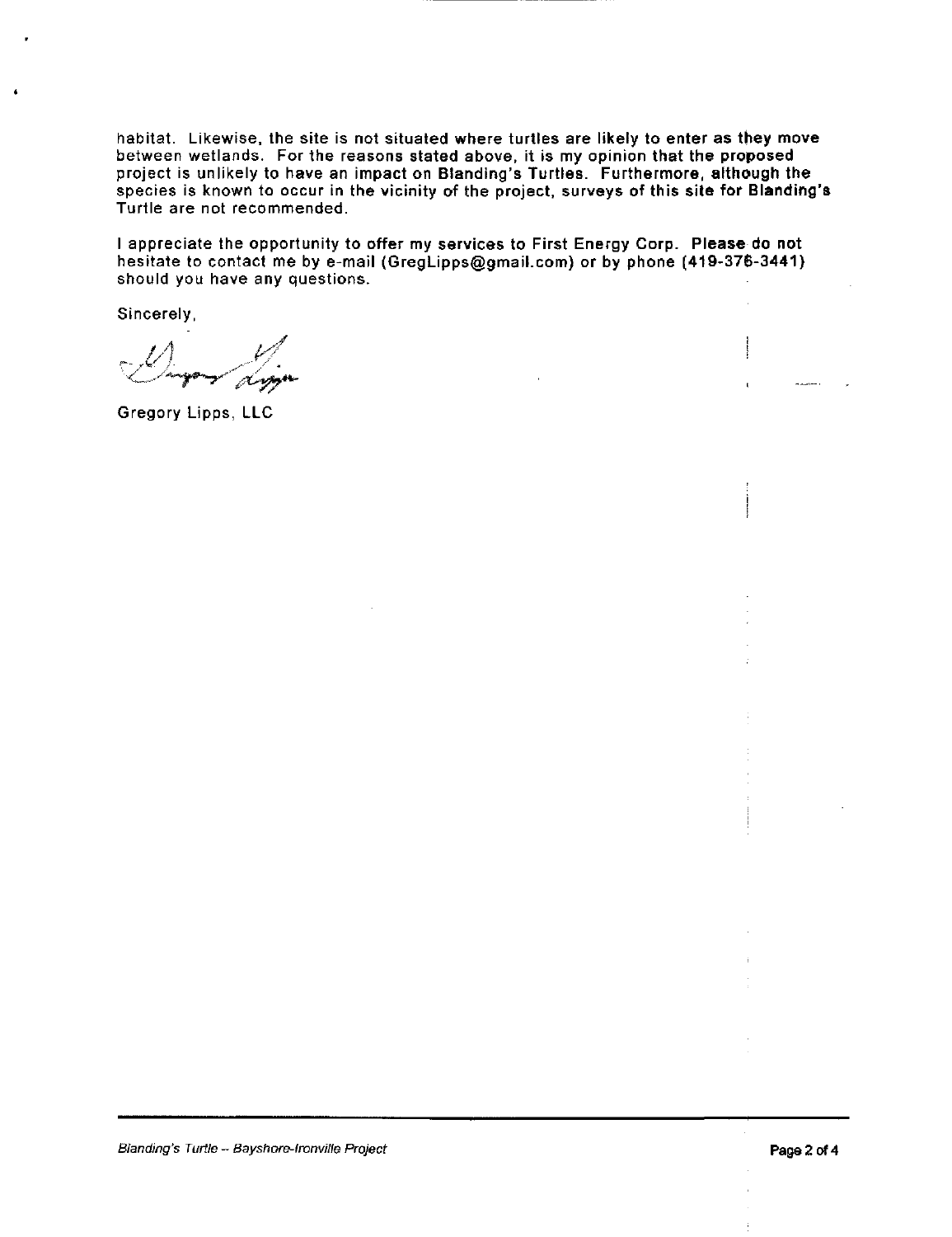

Figure 1. Location of the project site in Oregon, Lucas County, Ohio. (Data: USGS 7.5 minute Topographic Map, Oregon, 41083-F4)